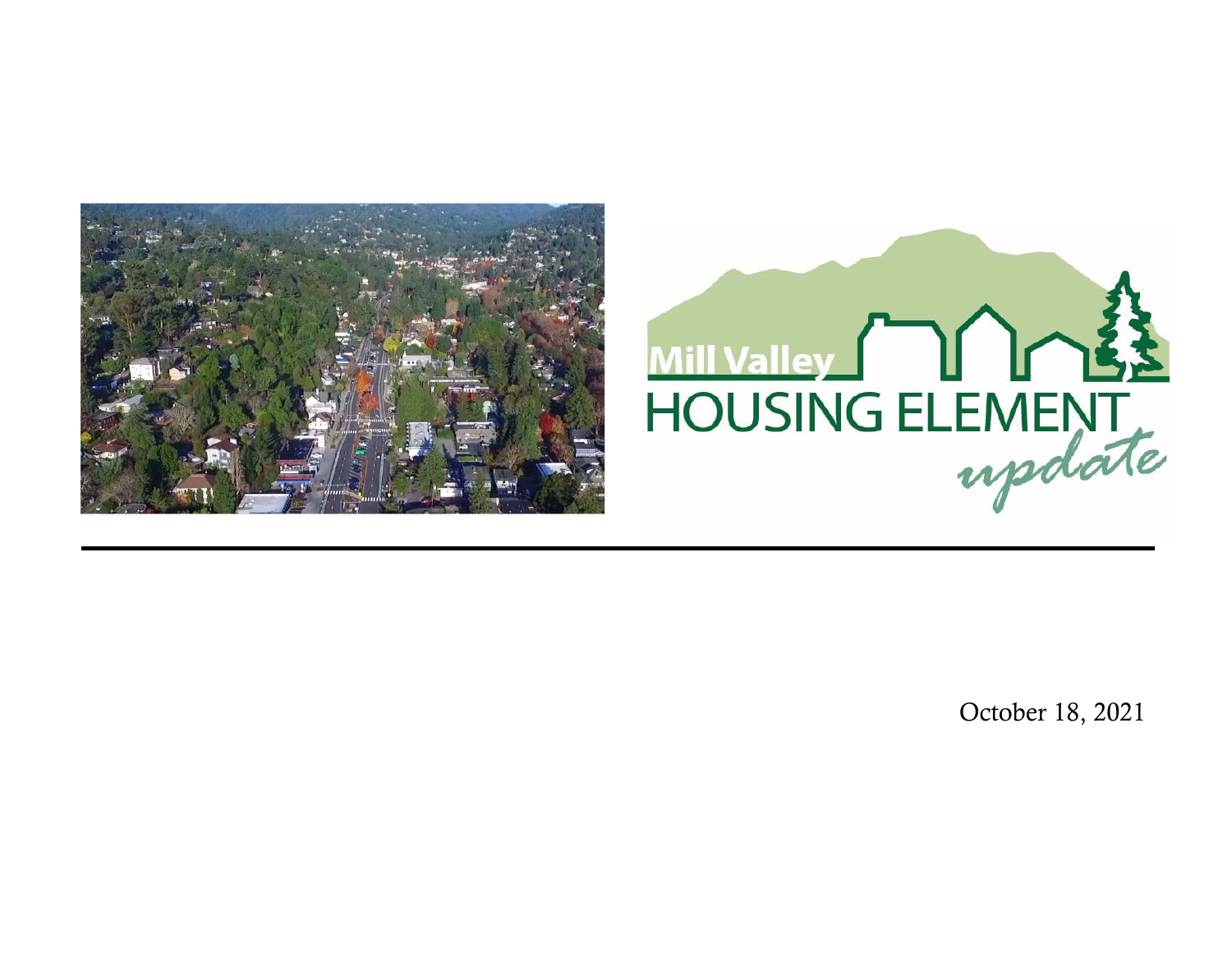## • Purpose:

Review requirements and overall process, discuss housing trends and demographics, review existing housing goals

- 40+ Attendees
- Six additional views
- 115 Online Survey Participants

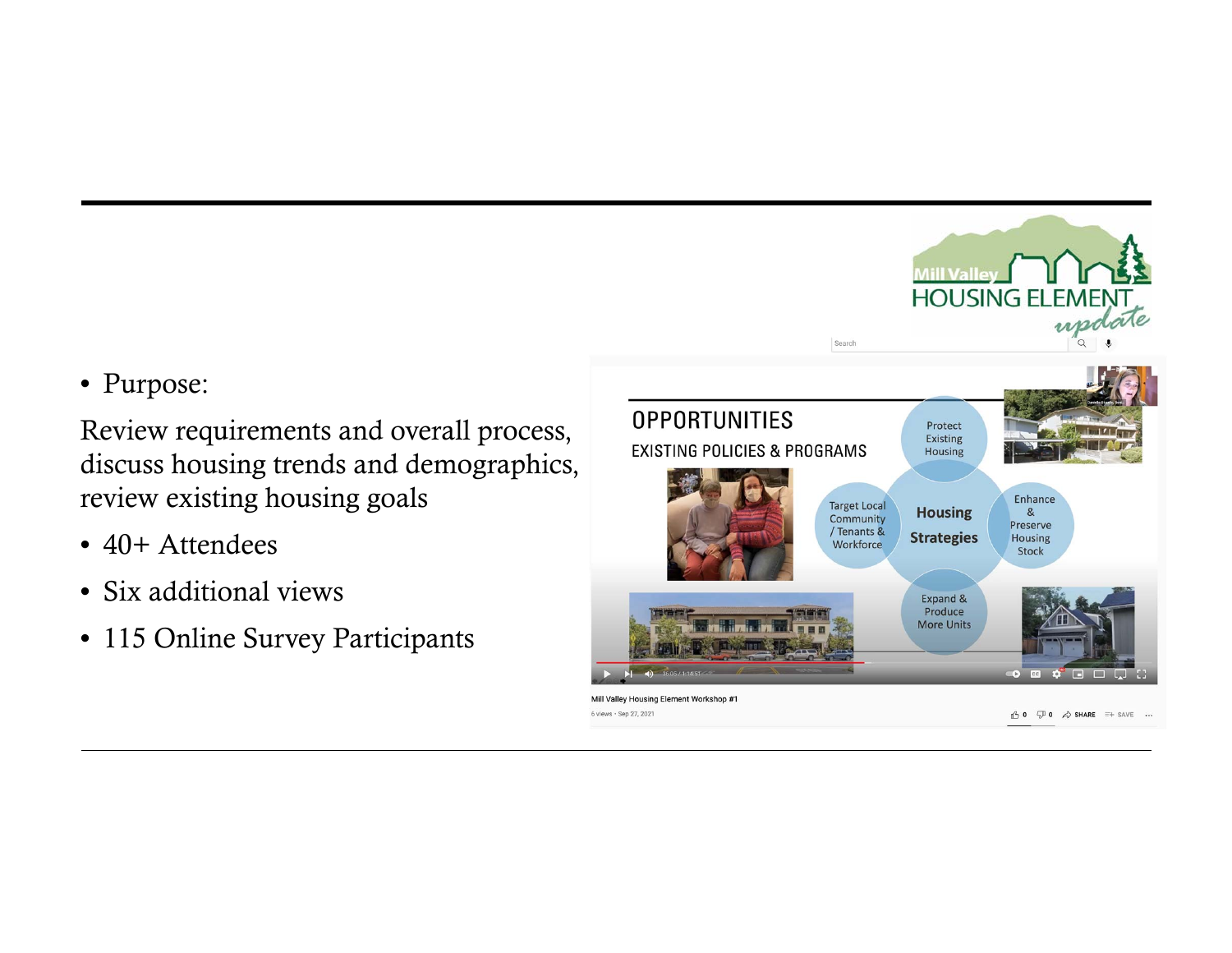

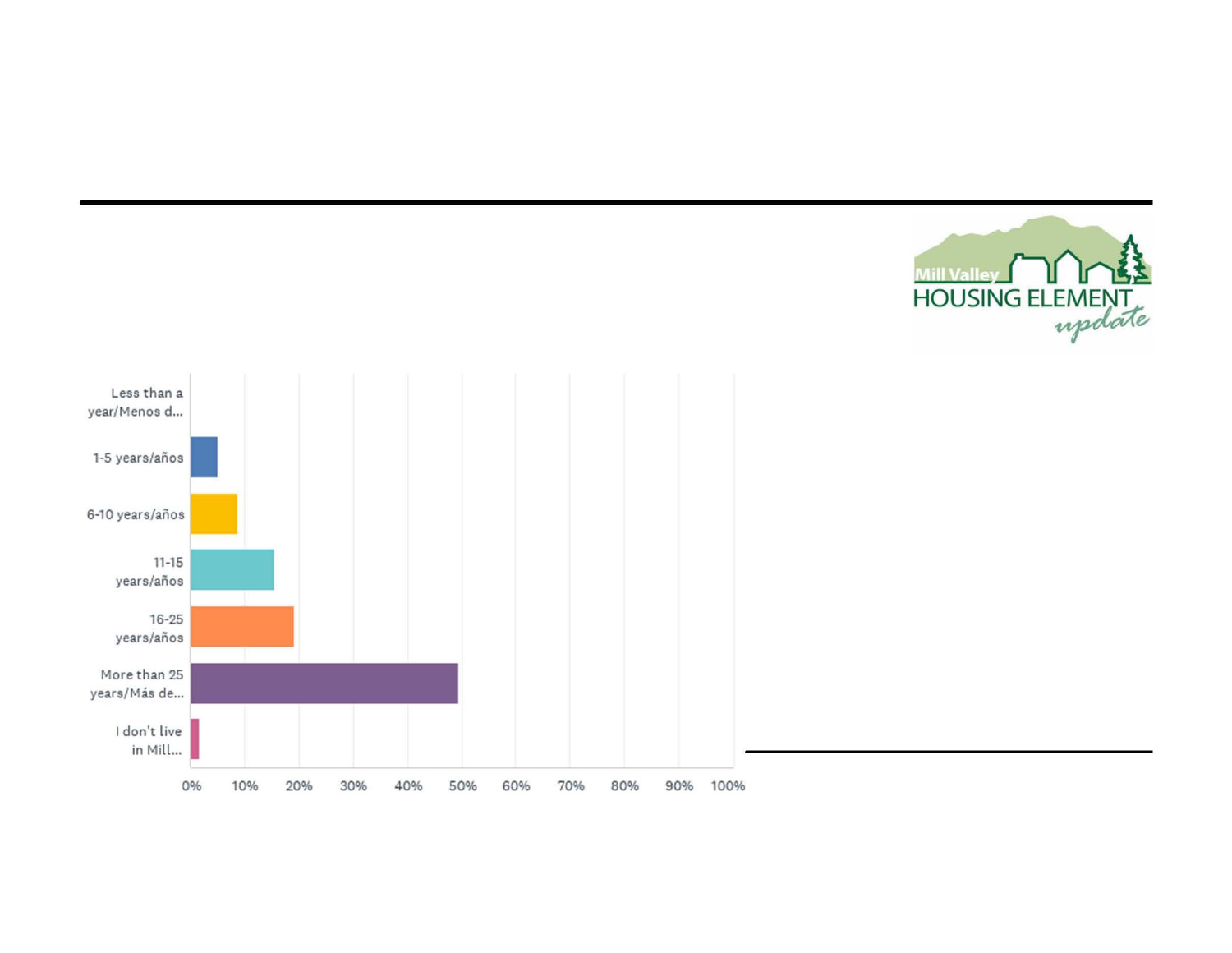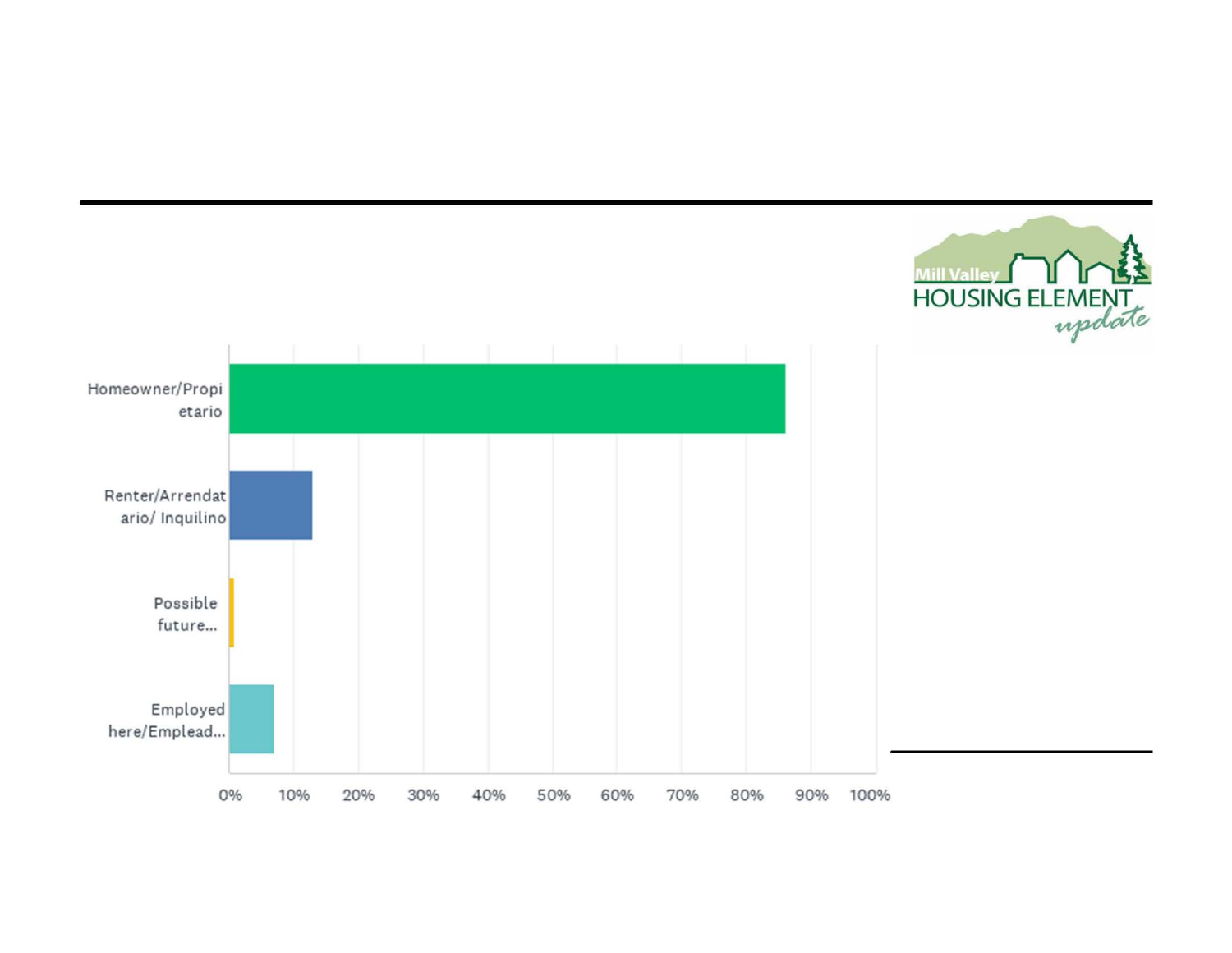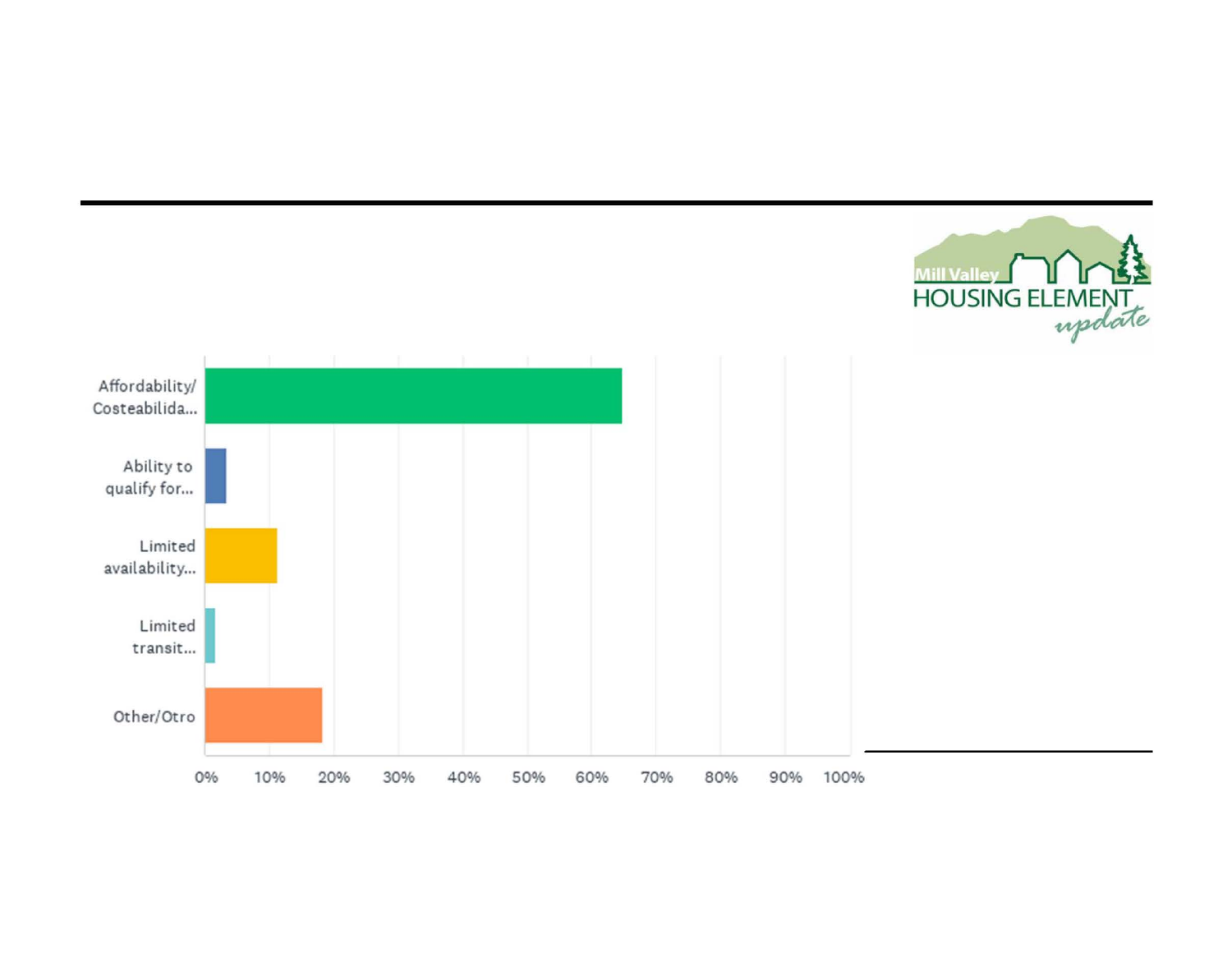#### • Maintain and enhance the quality and affordability of existing housing and ensure new development is

compatible with Mill Valley's small-town character and many environmental, community, neighborhood and scenic attributes.

## Housing Supply and Diversity

Housing and Neighborhood Quality

• Provide opportunities for a range of housing types for residents of varying lifestyles & incomes.

## Housing Affordability

• Enhance affordability so that modest income households can join and remain an integral part of the community.

#### Address Governmental Constraints

• Address governmental requirements and processes related to maintenance, improvement and development of housing while maintaining community character.

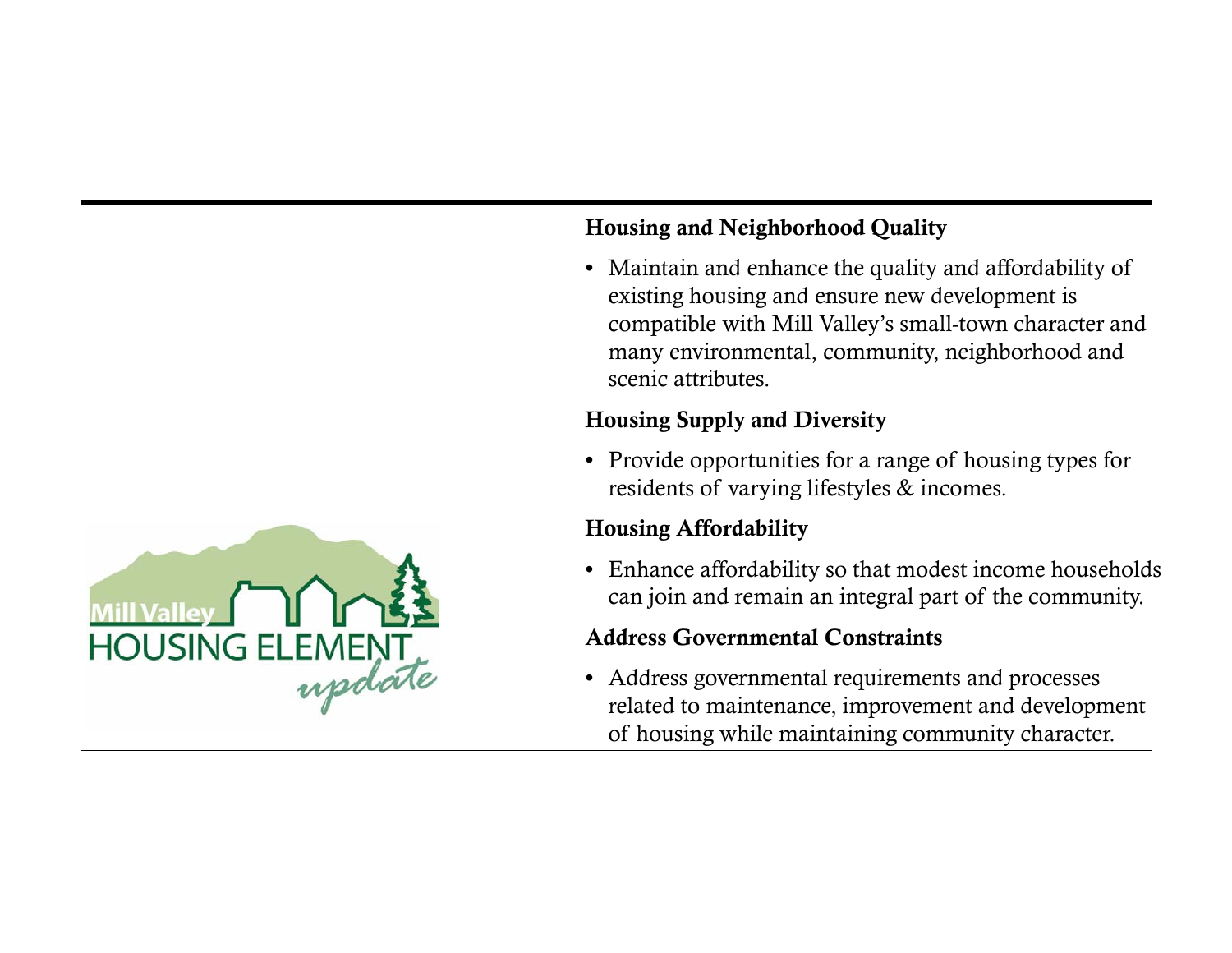### Equal Housing and Special Needs

• Promote equal housing opportunities for all residents, including special needs populations.

#### Sustainability and Energy Efficiency

• Promote a healthy and sustainable Mill Valley through support of existing and new housing which minimizes reliance on natural resources.

#### Community and Government Collaboration

• Coordinate with citizens, community groups, and agencies to address housing needs.

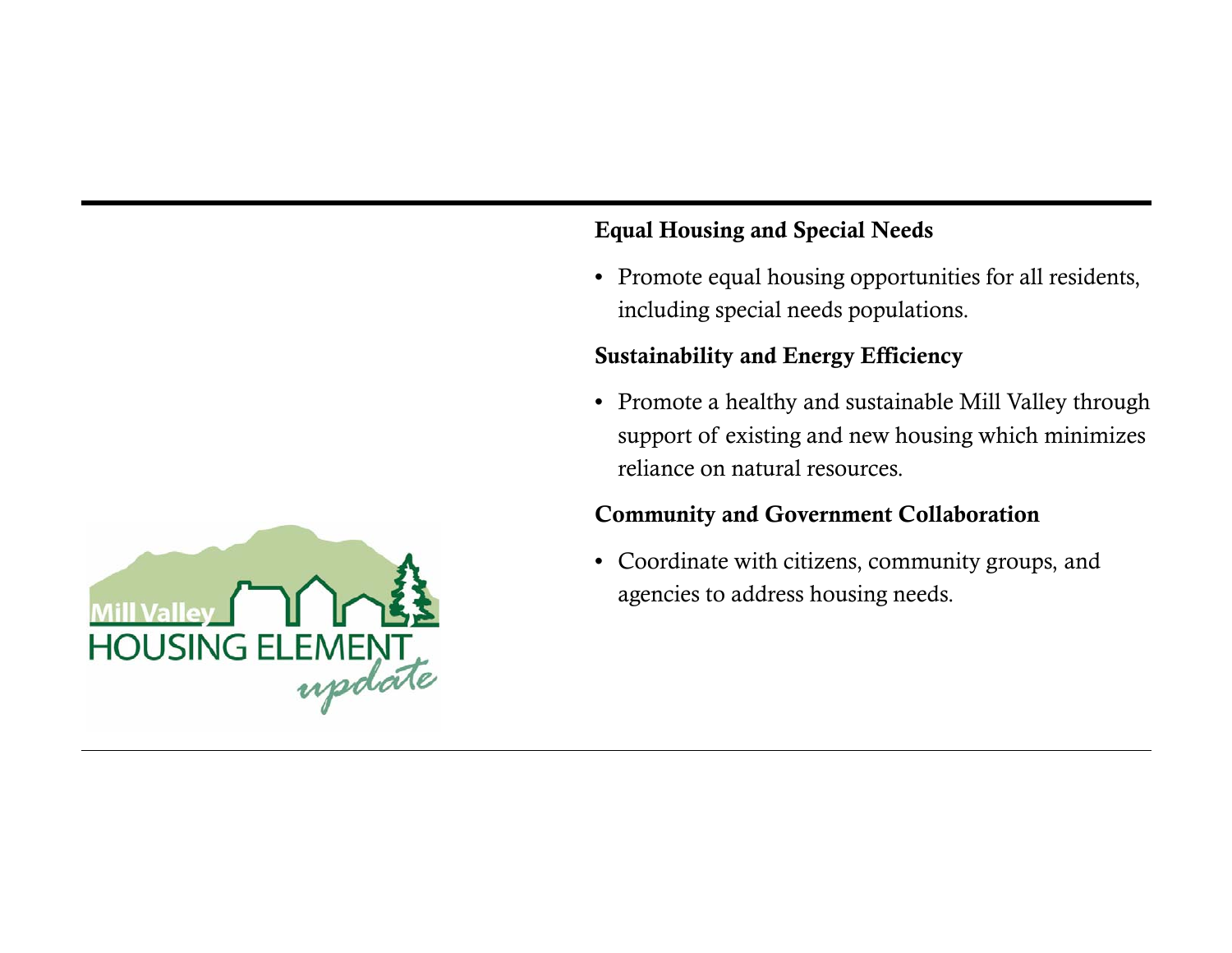## 88 Responses

- Co-Housing and affordable apartment scale housing
- Financial Assistance
- Focus on Affordable Housing, Senior Housing, Workforce Housing, Accessory Dwelling Units, rental units
- Housing that Maintains MV Character
- Community Land Trusts
- Changes to density along certain corridors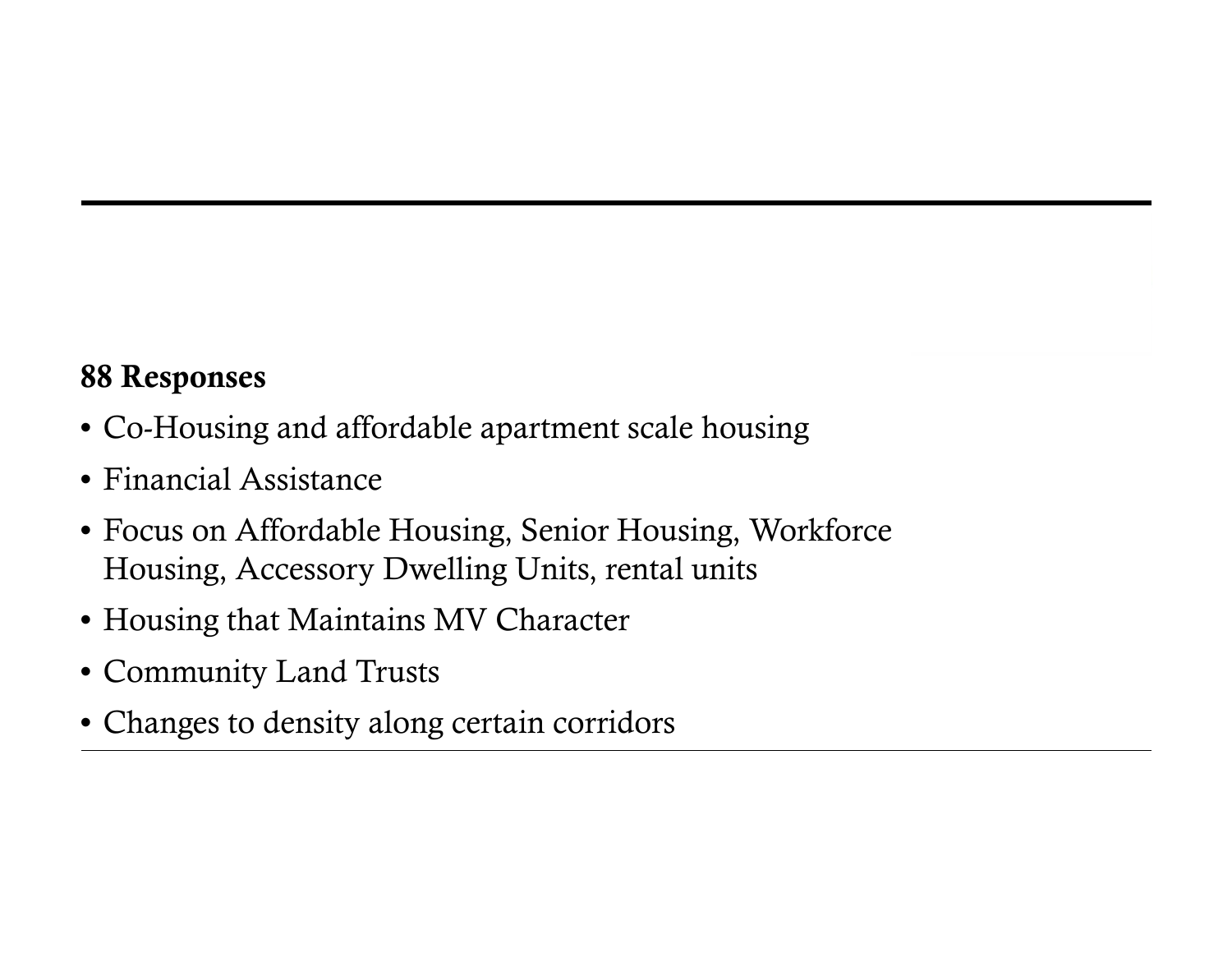

- Overall support for existing policies.
- Concern about impacts to traffic and quality of life by increasing housing numbers.
- Concern over adequacy of housing for all.
- Concern about state mandates.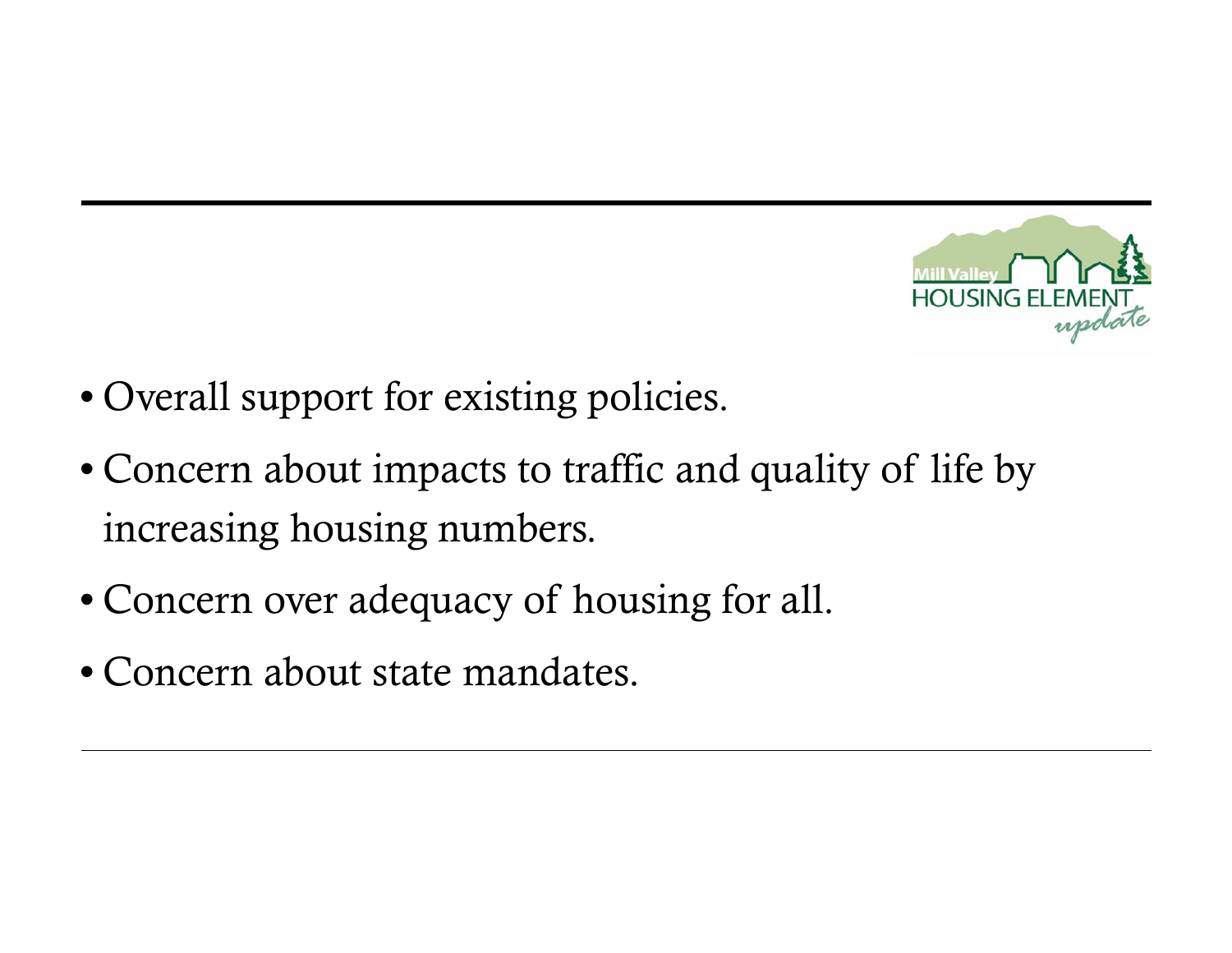

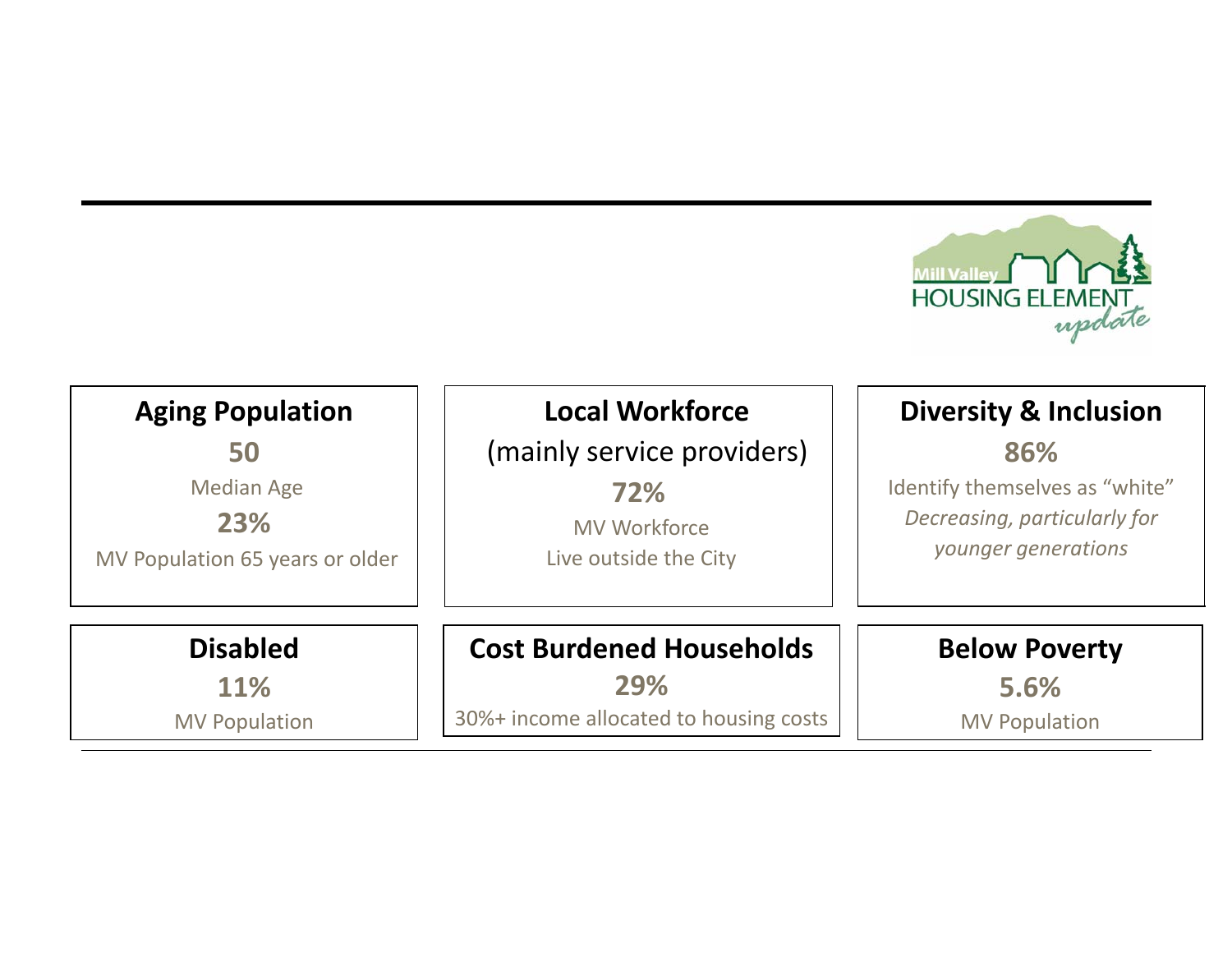## **Housing Element Update Schedule**

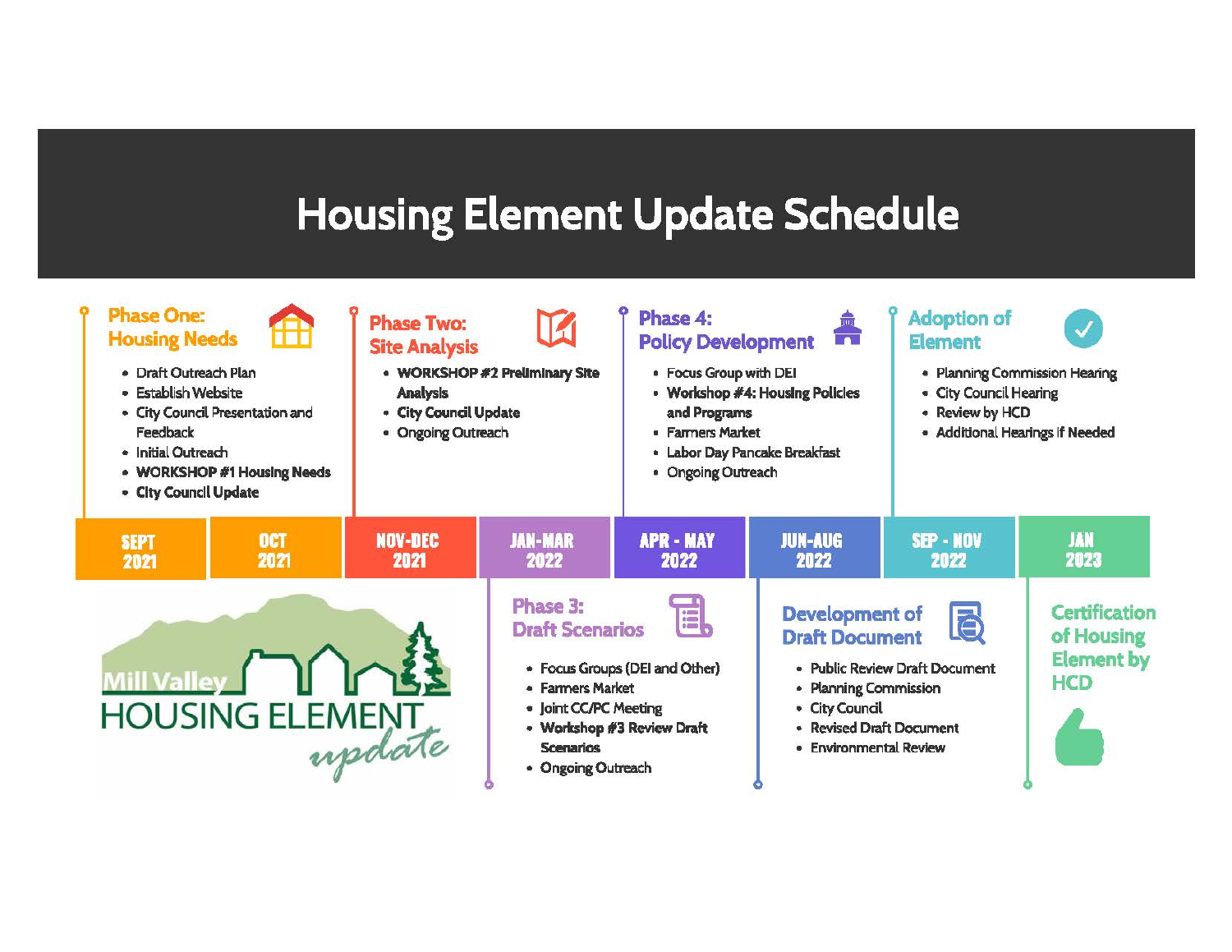#### Mill Valley Mill Valley Mill Valley Mill Valley Mill Valley Mill Valley Mill Valley Mill Valley Mill Valley Mill Valley Mill Valley Mill Valley Mill Valley Mill Valley Mill Valley Mill Valley Mill Valley Mill Valley Mill V Home »... »Long-Range Planning (City Plans, Policies, Programs) »Housing »Housing Element  $\sqrt{\frac{1}{4\pi r^2}}$  Print **ESS** *Email* Housing Housing Element Long-Range Planning (City Plans, Policie:<br>Programs) 2023-2031 Update General Plan MV2040 The Housing Element is one of the seven required elements (or chapters) of the City's General Plan. Zoning (Ordinance) Updates Because housing affordability and availability is a critical issue with statewide implications, State law Historic Context Statement/Survey requires Housing Elements to be updated on a regular basis. Update The City of Mill Valley is currently part of an 8-year update cycle (2023-2031) and is working to update Housing the Housing Element. The Housing Element Update must be reviewed and certified by the State Department of Housing and Community Development (HCD) by January 2023.  $\sim$   $\sim$   $\sim$ - - Join Our Email List  $\sim$  1. The state  $\sim$ Planning Stay up-to-date on the latest information by signing up for the Housing Element Update Email List. Join the Conversation at Upcoming Events The City welcomes your input and comments as part of the update process! See below for the series of workshops that will discuss housing needs, policies, sites, and land use plans to support housing opportunities for all income levels in the community during the 8- year planning cycle. September 23,2021: Workshop 1 (6:30-S:oopm) • Register for the zoom workshop to discuss demographics, housing needs and general requirements **Code Enfor** for the Housing Element Update • can't attend? Participate remotely after the meeting by visiting this website between september 24- 經驗 October 2, 2021. Other forecasted workshop dates:November 10, 2021; February 16, 2022; and March 30, 2022 Plan Your Project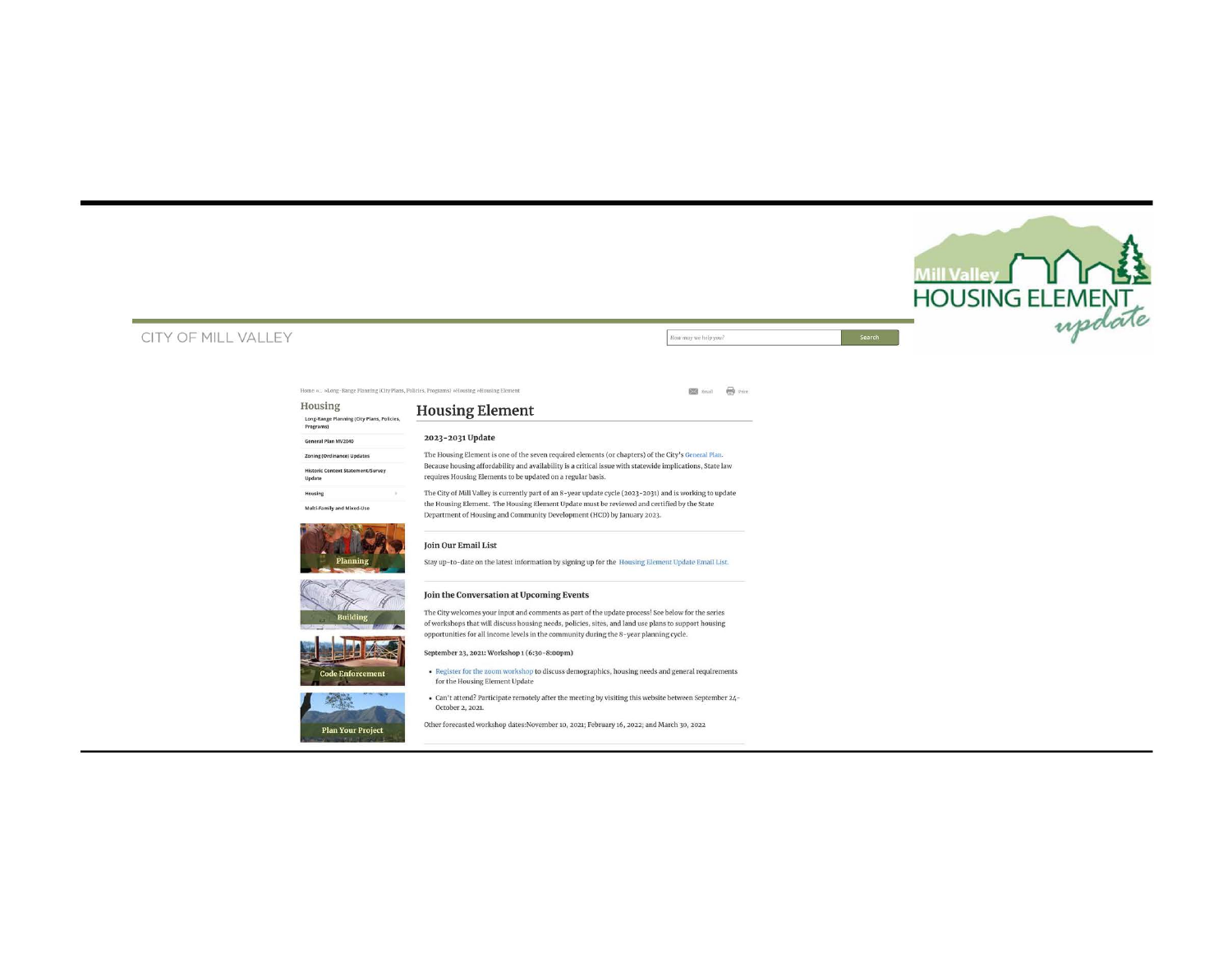

## Check out the Housing Element Website!

## WWW.CITYOFMILLVALLEY.ORG/HOUSINGELEMENT

- Tell a friend or neighbor
- Sign up for e-mail notifications
- Download documents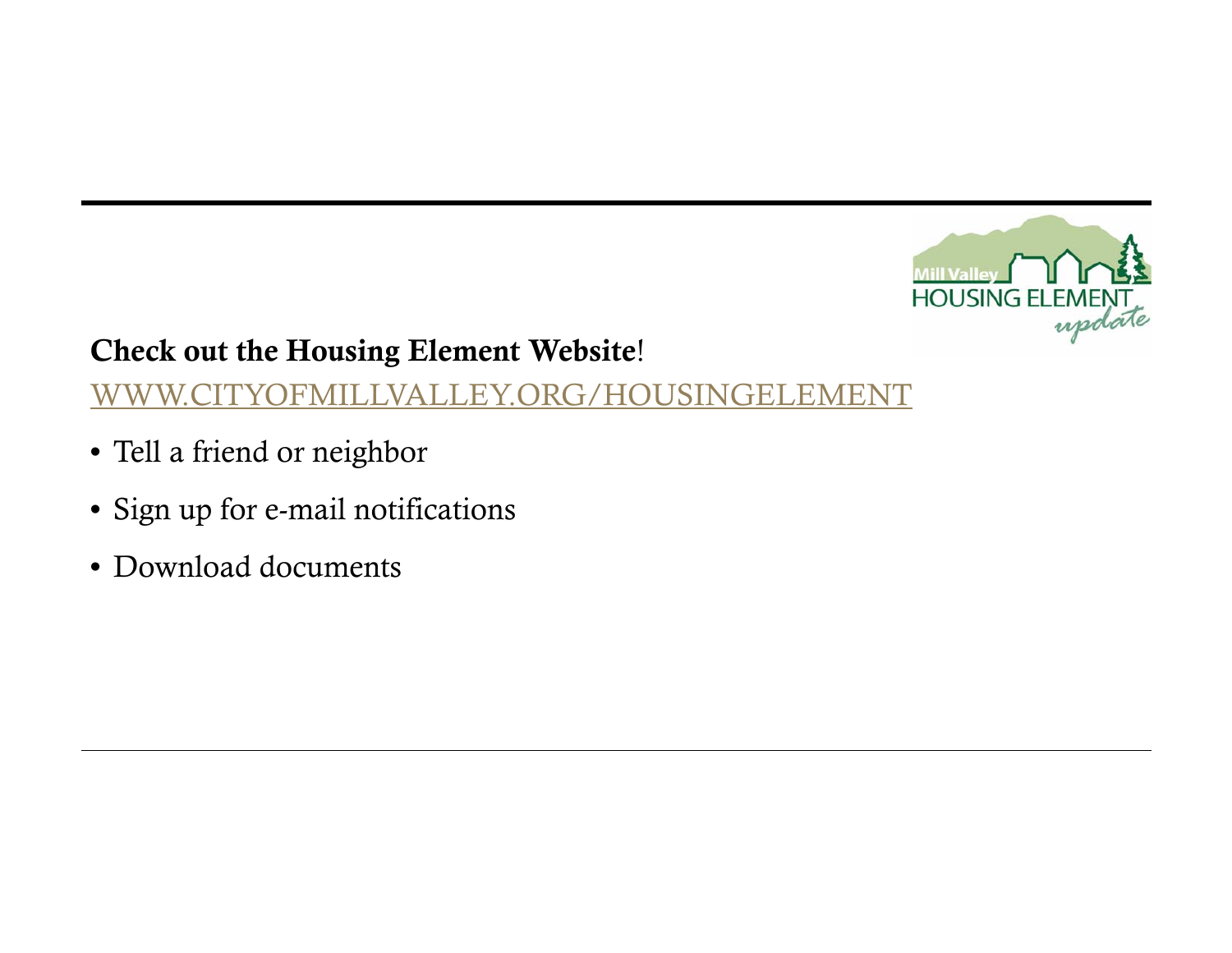

## Provide additional comments

Danielle Staude Senior Planner, City of Mill Valley (415) 388-4033 dstaude@cityofmillvalley.org

Kendall Flint, Outreach Manager (650) 455-1201 Kendall.flint@dksassociates.com